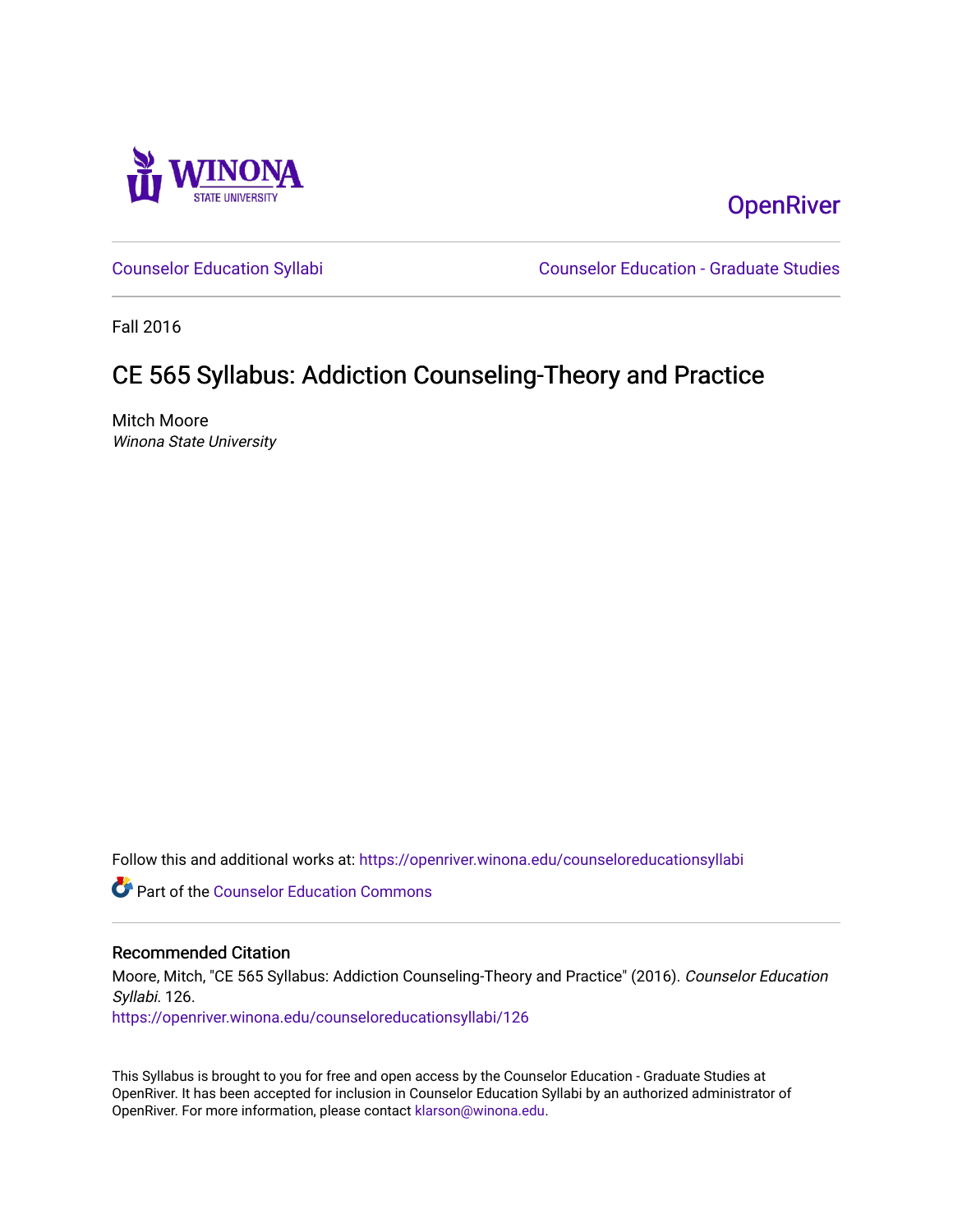



#### **WINONA STATE UNIVERSITY COLLEGE OF EDUCATION—COUNSELOR EDUCATION DEPARTMENT Fall – 2016 CE 565 - Addiction Counseling: Theory and Practice (4 semester credits)**

**Faculty Name:** Mitch Moore, PhD, MS, LADC-S, CPP **ID**: 000405 Office: EA 207, 859 30<sup>th</sup> Avenue SE, Rochester, MN 55904 **Office Hours:** Wednesdays (Rochester) & Thursdays (Winona), 12:00 to 4:00 PM, or by appt. **Contact Information:** MMoore@winona.edu **Office:** (507) 529-6118 or **Cell:** (507) 951-3399

#### **SHORT FACULTY BIO**

I am a straight, gender male (preferred gender pronouns he/his/him), GLBT ally, licensed alcohol and drug counselor (MN license #300769), and certified prevention professional in the state of Minnesota, and I have worked in the chemical dependency field since 1988. I have a doctorate degree in Adult Education from the University of Minnesota, and a MS in Counselor Education (1991), and BS degrees in Psychology and Political Science (1987), from Winona State University. I retired in 2012 from the Federal Prison System as a drug treatment specialist where I developed and facilitated drug abuse programs for adult female and male offenders.

## **COURSE DESCRIPTION**

This course provides students with an overview of various theoretical orientations, models, and methods for delivering client education and treatment from both and individual and group perspectives. Students will be introduced to evidenced-based treatment approaches, including motivational interviewing/ enhancement therapy, cognitive-behavioral approaches, and 12-Step facilitation, and others. Working with clients in crisis and with co-occurring disorders will be emphasized. Grade only.

#### **COMMITMENT TO INCLUSIVE EXCELLENCE**

WSU recognizes that our individual differences can deepen our understanding of one another and the world around us, rather than divide us. In this class, people of all ethnicities, genders, religions, ages, sexual orientations, disabilities, socioeconomic backgrounds, regions, and nationalities are strongly encouraged to share their rich array of perspectives and experiences. If you feel your differences may in some way isolate you from WSU's community or if you have a need of any specific accommodations, please speak with the instructor early in the semester about your concerns and what we can do together to help you become an active and engaged member of our class and community. (List of campus resources can be found on pp. 9-12).

#### **REQUIRED TEXT**

Walters, S. T. & Rotgers, F. (2012). Treating Substance Abuse, 3rd Edition, Theory and Technique. New York: Guilford Press. ISBN: 978-1-4625-1351-2.

- DeSanto, P. (2013, January). Effective Addiction Treatment: The Minnesota Alternative. Spring Lake Park, MN: Minnesota Alternatives, LLC. ISBN; 978-1-4783-3243-5.
- Baird, B. N. (2014). The Internship, Practicum, & Field Placement Handbook: A Guide for the Helping Professions,  $7<sup>th</sup>$  Ed. New York: Pearson. ISBN-13: 978-0-205-95965-5

Course readings as assigned (see D2L).

# **SUGGEST TEXT**

**LATE WORK WILL NOT BE ACCEPTED.** 1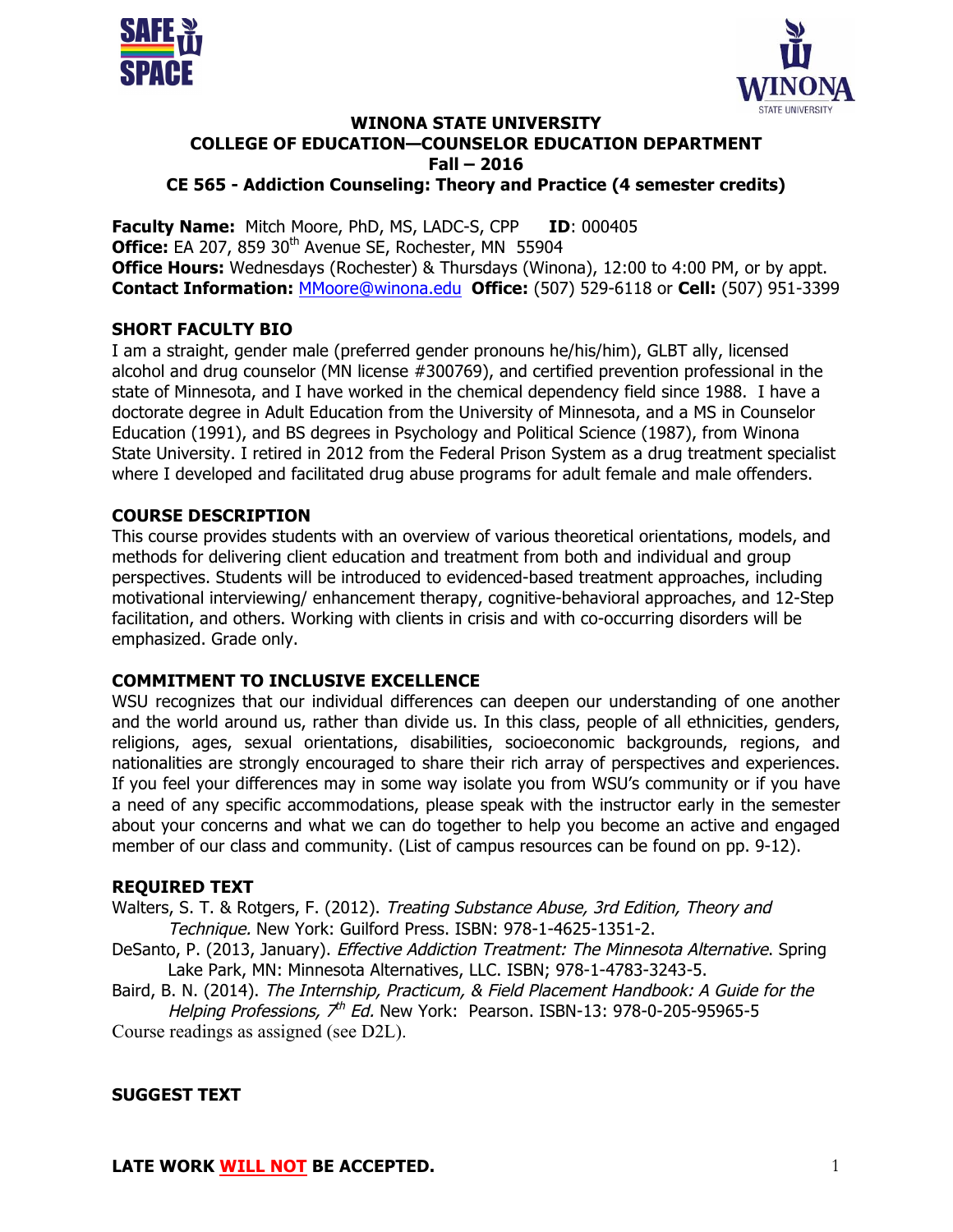



- Baird, B. N. (2014). The Internship, Practicum, & Field Placement Handbook: A Guide for the Helping Professions,  $7<sup>th</sup>$  Ed. New York: Pearson. ISBN-13: 978-0-205-95965-5
- Bowen, S. Chawla, N., & Marlatt, G. A. (2010). Mindfulness-Based Relapse Prevention for Addictive Behaviors: A Clinician's Guide. New York: The Guilford Press. ISBN 978-1-60623-987-2
- Boren, J. J., Simon Oken, L., & Carroll, K. M. (2000). Approaches to Drug Abuse Counseling, Publication #00-4151. Bethesda, MD: U.S. Department of Health and Hyman Services, National Institutes of Health, National Institute on Drug Abuse. Available for free download at: http://archives.drugabuse.gov/pdf/ADAC/ApproachestoDACounseling.pdf
- Hayes, S. C. & Levin, M. E. (eds.) (2012). Mindfulness & Acceptance for Addictive Behaviors. Oakland, CA: New Harbinger Publications (Context Press). ISBN: 978-1-60882-216-4
- Miller, W. R. & Rollnick, S. (2013). Motivational Interviewing: Helping People Change,  $3^{rd}$ . New York: The Guilford Press. ISBN: 978-1-60918-227-4.
- Perkinson, R. R. (2012). Chemical Dependency Counseling: A Practical Guide, 4th Ed. Thousand Oaks, CA: Sage Publications, Inc. ISBN-13: 978-1-4129-7921-4. This comprehensive text is highly recommended and is an exceptional resource for all of the ACCP courses!

Substance Abuse and Mental Health Services Administration (SAMHSA), Treatment Improvement Protocol (TIP) series. Available for free download at: http://store.samhsa.gov/list/series?name=TIP-Series-Treatment-Improvement-Protocols-TIPS- and Technical Assistance Publication (TAP) series: http://store.samhsa.gov/list/series?name=Technical-Assistance-Publications-TAPs

Yalisove, D. (2010). *Developing Clinical Skills for Substance Abuse Counseling*. Alexandria, VA: American Counseling Association. ISBN 978-1-55620-307-7.

# **Motivational Interviewing Resources**

- A Brief Guide to Motivational Interviewing:
- http://www.psychmap.org/uploads/Motivational%20Interviewing%20brief%20guide.pdf
- § Motivational Interviewing Strategies and Techniques: Rationales and Examples: http://www.nova.edu/gsc/forms/mi\_rationale\_techniques.pdf
- § Using Motivational Interviewing in SMART Recovery: http://www.smartrecovery.org/resources/UsingMIinSR.pdf

# **LEARNING OBJECTIVES**

Student will be able to:

- Identify and have a working familiarity with predominant addictions counseling theories and evidence-based practices in use in the treatment of addictions today.
- Comprehend and articulate the operation of an addiction counseling center/treatment facility and how it serves its clients and the community.
- Begin developing effective individual and group counseling skills.
- Present on various theoretical approaches to addictions counseling.
- Conceptualize and present a personal theory and practice model for addictions counseling through the development of a personal theory and practice paper.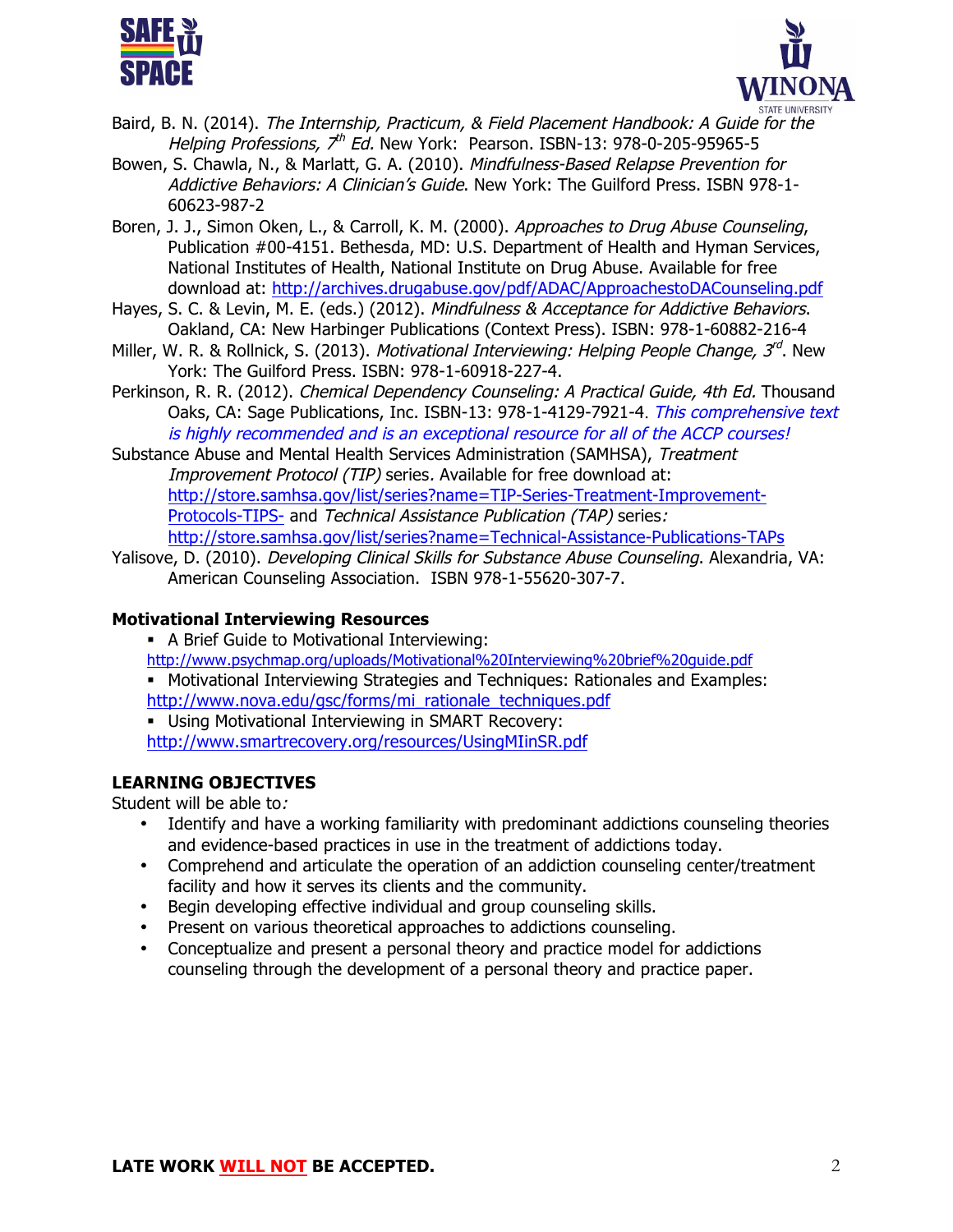



# **LADC AND CACREP REQUIREMENTS**

#### **Minnesota Licensed Alcohol and Drug Counselor Education Requirements**

Minnesota Statutes, Section 148F.025, Subdivision 2. Education requirements for licensure. An applicant for licensure must submit evidence satisfactory to the board that the applicant has: (2) received 18 semester credits or 270 clock hours of academic course work and 880 clock hours of supervised alcohol and drug counseling practicum from an accredited school or education program. The course work and practicum do not have to be part of the bachelor's degree earned under clause (1). The academic course work must be in the following areas: (i) an overview of the transdisciplinary foundations of alcohol and drug counseling, including theories of chemical dependency, the continuum of care, and the process of change; (v) cooccurring disorders; and (vi) the core functions defined in section 148F.01, subdivision 10.

#### **Section 148F.01, Subdivision 9. Competence.**

"Competence" means the ability to provide services within the practice of alcohol and drug counseling as defined in subdivision 18, that:

(1) are rendered with reasonable skill and safety; (2) meet minimum standards of acceptable and prevailing practice as described in section 148F.12; and (3) take into account human diversity.

#### **Section 148F.01, Subdivision 10. Core functions.**

"Core functions" means the following services provided in alcohol and drug treatment: (6) "counseling" means the utilization of special skills to assist individuals, families, or groups in achieving objectives through exploration of a problem and its ramifications; examination of attitudes and feelings; consideration of alternative solutions; and decision making; (8) "crisis intervention" means those services which respond to an alcohol or other drug user's needs during acute emotional or physical distress;

(9) "client education" means the provision of information to clients who are receiving or seeking counseling concerning alcohol and other drug abuse and the available services and resources;

#### **Section 148F.01, Subdivision 18**. **Practice of alcohol and drug counseling.**

"Practice of alcohol and drug counseling" means the observation, description, evaluation, interpretation, and modification of human behavior by the application of core functions as it relates to the harmful or pathological use or abuse of alcohol or other drugs. The practice of alcohol and drug counseling includes, but is not limited to, the following activities, regardless of whether the counselor receives compensation for the activities:

(1) assisting clients who use alcohol or drugs, evaluating that use, and recognizing dependency if it exists;

(2) assisting clients with alcohol or other drug problems to gain insight and motivation aimed at resolving those problems;

(3) providing experienced professional guidance, assistance, and support for the client's efforts to develop and maintain a responsible functional lifestyle; and

(7) alcohol and other drug abuse education for clients.

#### **Section 148F.01, Subdivision 19. Practice foundation.**

"Practice foundation" means that an alcohol and drug counseling service or continuing education activity is based upon observations, methods, procedures, or theories that are generally accepted by the professional community in alcohol and drug counseling.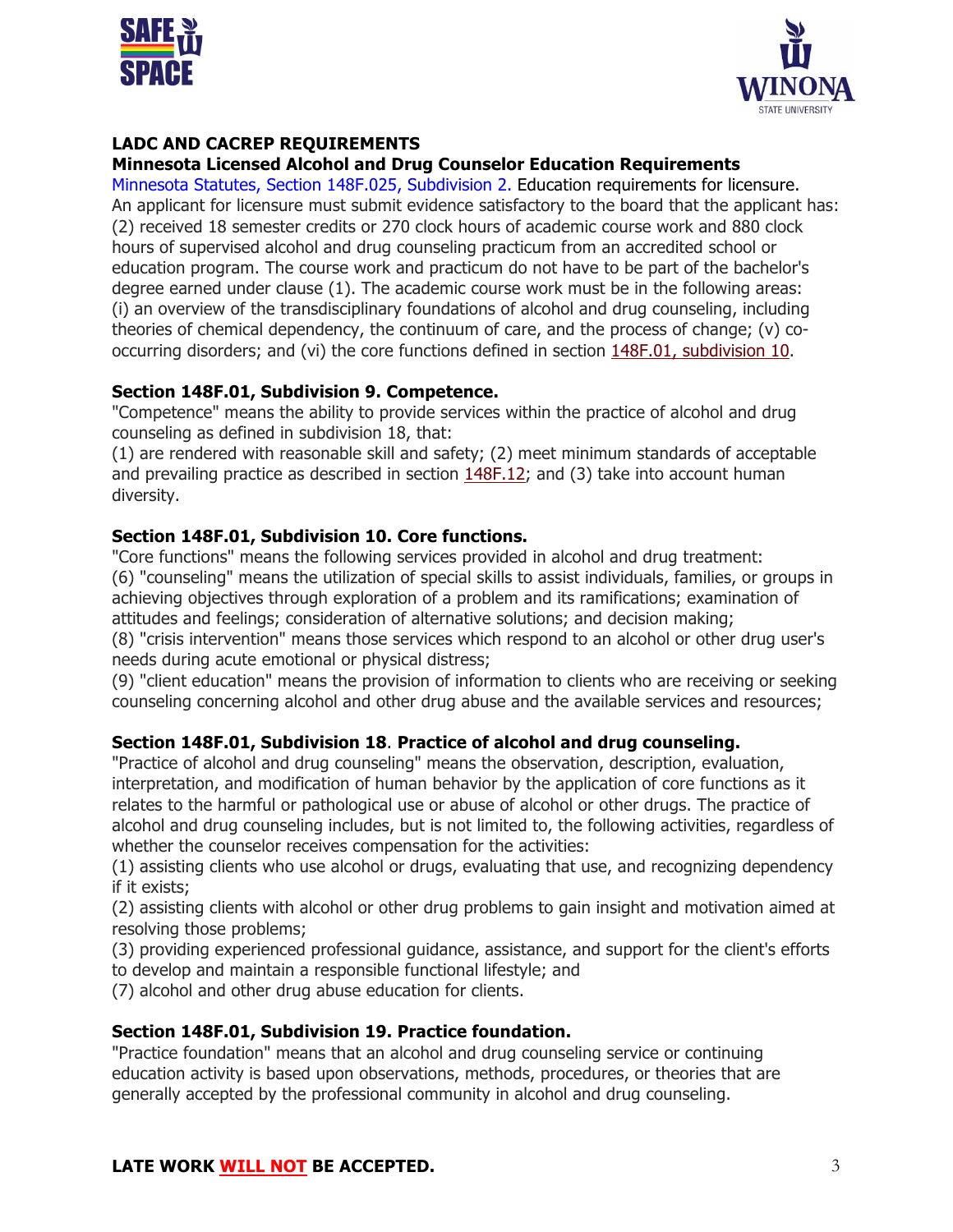



# **Council for Accreditation of Counseling and Related Educational Programs (CACREP) Related Standards (2009 draft):**

c. 1. Knows the principles of addiction education, prevention, intervention, and consultation.

c. 2. Knows the models of treatment, prevention, recovery, relapse prevention, and continuing care for addictive disorders and related problems.

c.3. Recognizes the importance of family, social networks, and community systems in the treatment and recovery process.

c. 4. Understands the role of spirituality in the addiction recovery process.

c. 5. Knows a variety of helping strategies for reducing the negative effects of substance use, abuse, dependence, and addictive disorders.

c. 8. Understands the principles of intervention for persons with addictions during times of crises, disasters, and other trauma-causing events.

d. 5. Demonstrates the ability to provide counseling and education about addictive disorders to families and others who are affected by clients with addictions.

h.4. Helps clients identify the effects of addiction on life problems and the effects of continued harmful use or abuse.

# **COURSE REQUIREMENTS**

| #              | <b>Assignment</b>                                                                                                      | <b>Assignment Due</b><br><b>Dates</b>               | <b>Points</b><br><b>Possible</b> |
|----------------|------------------------------------------------------------------------------------------------------------------------|-----------------------------------------------------|----------------------------------|
| 1              | Mandated Reporter Online Training                                                                                      | Friday, Sept. 9 <sup>th</sup> ,<br>2015 by 11:59 pm | 25                               |
| $\overline{2}$ | Addictions counseling theory & application project                                                                     | Friday, Sept. 23rd,<br>2015 by 11:59 pm             | 75                               |
| 3              | Field experience at an addictions counseling facility &<br>interview with LADC; written report of experience required. | Friday, Oct. 21 <sup>st</sup> ,<br>2015 by 11:59 pm | 150                              |
| 4              | Integrative personal theory & practice of addictions<br>counseling paper                                               | Friday, Nov. $11^{th}$ ,<br>2015 by 11:59 pm        | 150                              |
|                | 9 "Pop" Quizzes, 25 pts each                                                                                           | (see below)                                         | 225                              |
|                | Mid-Term Quiz                                                                                                          | Friday, Oct. 14 <sup>th</sup> ,<br>2015 by 11:59 pm | 25                               |
|                | <b>Final Quiz</b>                                                                                                      | Friday, Dec. $2^{nd}$ ,<br><b>Final Quiz</b>        | 25                               |
|                |                                                                                                                        | <b>TOTAL =</b>                                      | 675                              |

#### **GRADE SCALE**

| Percentage    | <b>Points</b> | Grade |
|---------------|---------------|-------|
| 100-93%       | 675-628       | А     |
| $92 - 86\%$ : | 627-580       | R     |
| $85 - 79\%$ : | 579-533       |       |
| 78-72%        | 532-486       |       |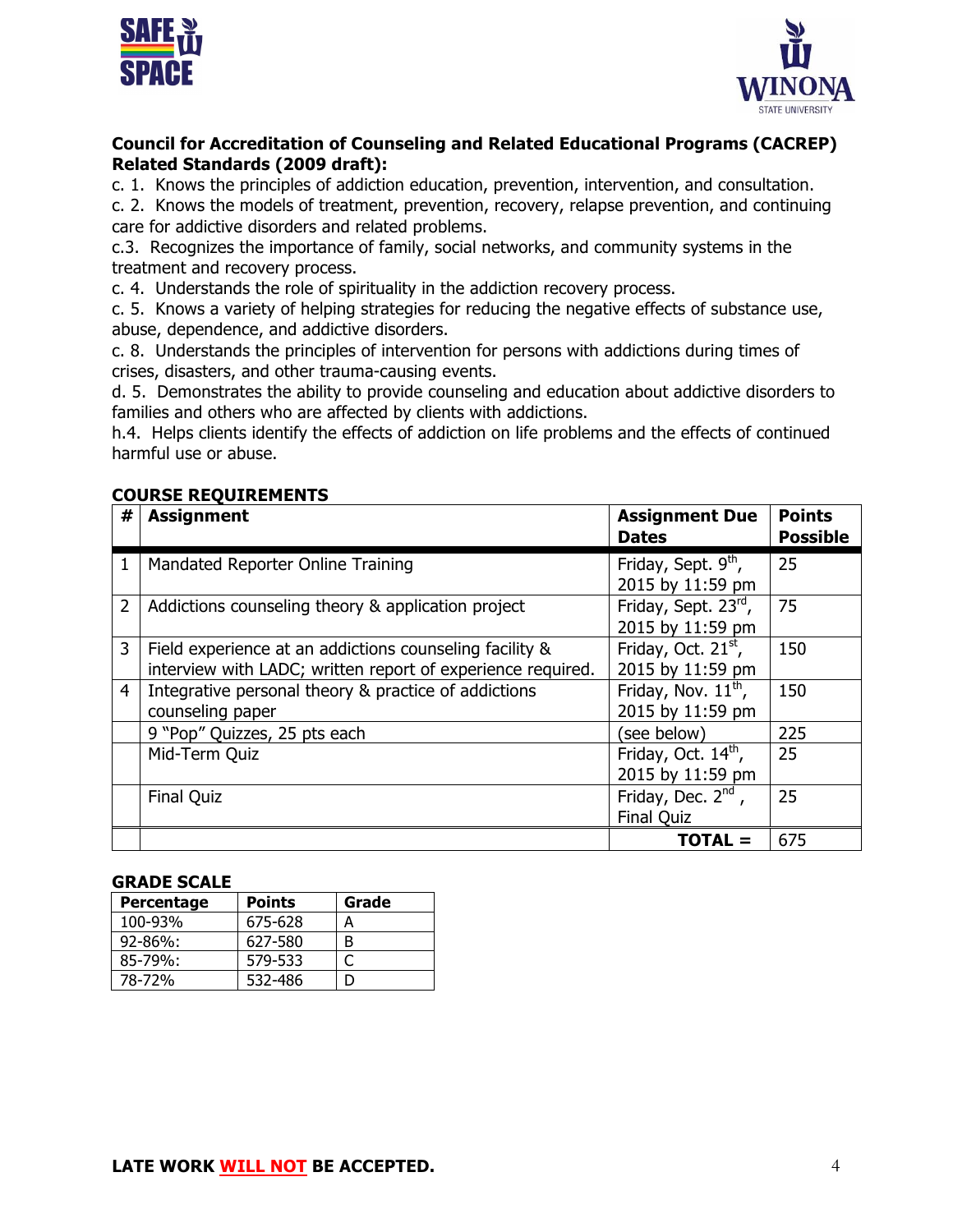



#### **TENTATIVE COURSE SCHEDULE**

| <b>Week of</b>          | <b>Topics &amp; Assignments</b>                                                             |
|-------------------------|---------------------------------------------------------------------------------------------|
| $\mathbf{1}$            | <b>Read:</b> Walters & Rotgers' Treating Substance Abuse (TSA): Theory & Technique, 3rd Ed. |
| $8/22 - 26$             | Chapters 1, 2, & 3, Motivation, Motivational Interviewing & Behavioral Economics            |
|                         | Quiz #1, 25 pts, due to the course Dropbox Friday, 8/26/16, 11:59 pm.                       |
| $\overline{2}$          | Read: TSA, Chapters 4, 5 & 6, Contingency Management, CBT & Behavioral Treatment            |
| $8/29 - 9/2$            | <b>Special Topic Area: Assessing &amp; Addressing Suicide</b>                               |
|                         | Quiz #2, 25 pts, due to the course Dropbox Friday, 9/2/16, 11:59 pm.                        |
| $\mathbf{3}$            | Read: DeSanto P. (2013). Effective Addiction Treatment: The Minnesota Alternative (EAT).    |
| $9/5 - 9$               | Spring Lake Park, MN: Minnesota Alternatives, LLC. Chapters 1, 2, & 3                       |
|                         | <b>Special Topic Area: Contextual CBT and ACT</b>                                           |
|                         | Assignment #1, 25 pts, due to the course Dropbox Friday, 9/9/16, 11:59 PM.                  |
| 4                       | Read: TSA, Chapters 7 & 8, 12 Step Approach                                                 |
| $9/12 - 16$             | Quiz #3, 25 pts, due to the course Dropbox Friday, 9/16/16, 11:59 pm.                       |
| 5                       | Read: EAT, Chapters 4 & 5 Special Topic Area: Group Counseling                              |
| $9/19 - 23$             | Assignment #2, 100 pts, due to the course Dropbox Friday, 9/23/16, 11:59 PM.                |
| 6                       | Read: EAT, Chapters 6 Special Topic Area: Individual Counseling                             |
| $9/26 - 30$             | Quiz #4, 25 pts, due to the course Dropbox Friday, 9/30/16, 11:59 pm.                       |
| $\overline{\mathbf{z}}$ | Read: TSA, Chapters 9 & 10, Family Therapy Approaches                                       |
| $10/3 - 7$              | Quiz #5, 25 pts, due to the course Dropbox Friday, 10/7/16, 11:59 pm.                       |
| 8                       | Read: EAT, Chapters 7 & 8 Special Topic Area: Crisis Intervention & Management              |
| $10/10-14$              | Mid-Term Exam-Quiz: Crisis Intervention & Management, due to the course                     |
|                         | Dropbox Friday, 10/14/16, 11:59 pm.                                                         |
| 9                       | <b>Special Topic Area:</b> Approaches to Relapse Prevention & Recovery Maintenance          |
| 10/17-21                | Assignment #3, 150 points, due to Dropbox by Friday, 10/21/16, 11:59 PM.                    |
| 10                      | Read: TSA, Chapters 11, 12 & 13, Integrating Therapy & Pharmacotherapy & Primary Care       |
| 10/24-28                | Quiz #6, 25 pts, due to the course Dropbox Friday, 10/28/16, 11:59 pm.                      |
| 11                      | Read: EAT, Chapters 9 & 10 Special Topic Area: Harm Reduction Approaches,                   |
| $10/31 -$               | Homelessness, & HIV/AIDS Quiz #7, 25 pts, due to the course Dropbox Friday,                 |
| 11/4                    | 11/4/16, 11:59 pm.                                                                          |
| $\overline{12}$         | Read: TSA, Chapters 14 & 15, Integrating Approaches & Case Management                       |
| 11/97-11                | <b>Special Topic Areas: Referral and Consultation</b>                                       |
|                         | Assignment #4, 150 points, due to Dropbox by Friday, 11/11/16, 11:59 PM.                    |
| $\overline{13}$         | <b>Special Topic Area: Trauma-Informed Approaches</b>                                       |
| $11/14-18$              | Quiz #8, 25 pts, due to the course Dropbox Friday, 11/18/15, 11:59 pm.                      |
| 14                      | Read: The Internship, Practicum, & Field Placement Handbook (IPFPH), Ch. 5-                 |
| $11/21 - 25$            | Supervision Special Topic Areas: Case Conceptualization and Clinical Supervision            |
|                         | Quiz #9, 25 pts, due to the course Dropbox Friday, 11/27/15, 11:59 pm.                      |
| 15                      | Final Exam-Quiz: Course Wrap-up, due to the course Dropbox Friday, 12/2/16,                 |
| 11/28-12/2              | 11:59 pm.                                                                                   |

#### **ASSIGNMENTS Get Started Early!**

#### **1. Mandated Reporter Online Training (25 POINTS), due Friday, Sept. 9, 2016, by 11:59 PM.**

**DIRECTIONS:** Click on the **Materials** tab, **Content**, **Mandated Reporting**, and then access the document titled **Mandated Reporting & Vulnerability** (the first document).

It will instruct you to go to the Minnesota Department of Human Services Adult Protective Services Unit home page:

http://www.dhs.state.mn.us/main/idcplg?IdcService=GET\_DYNAMIC\_CONVERSION&RevisionSe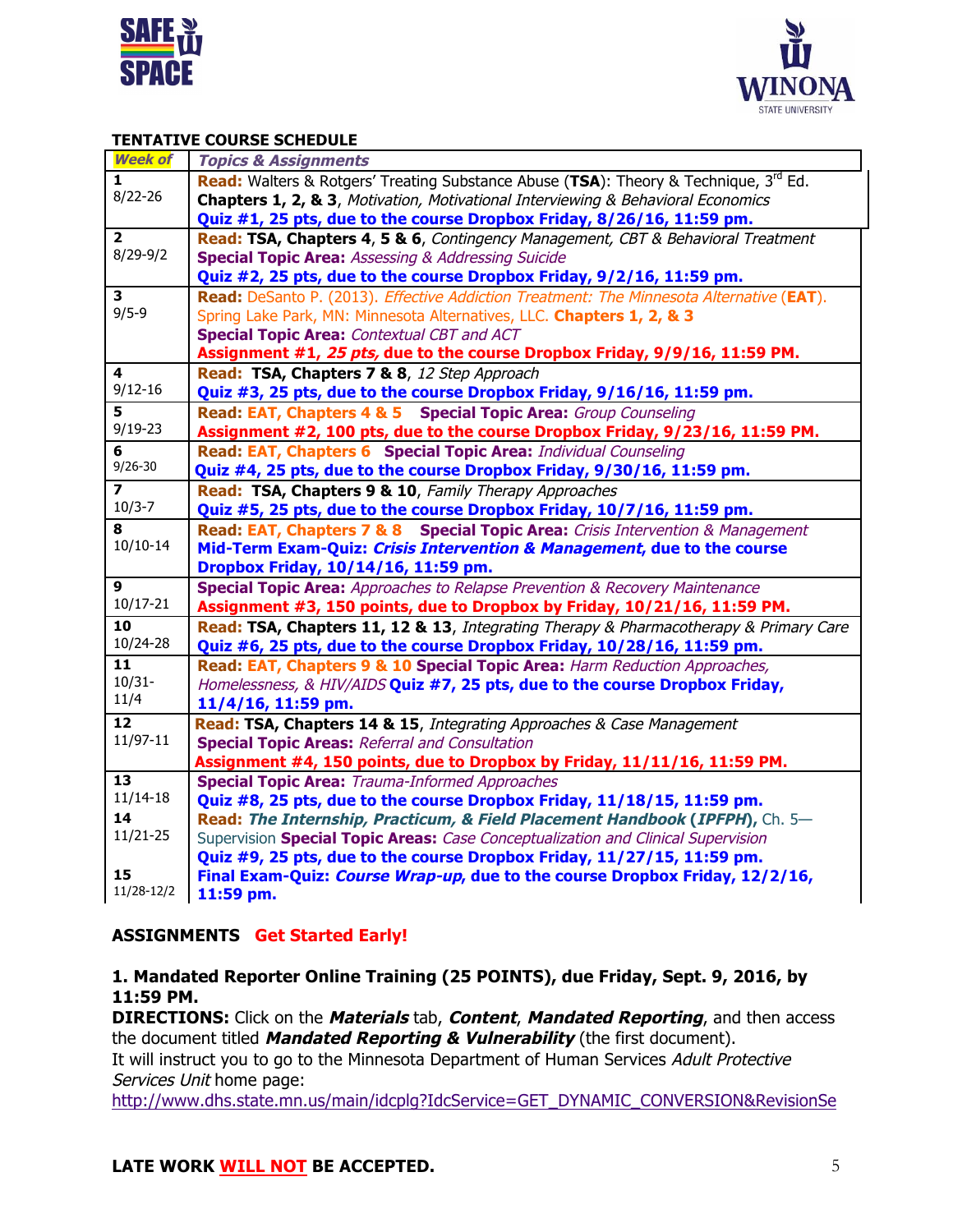



## lectionMethod=LatestReleased&dDocName=id\_005710.

Read through the page scrolling downward.

After reviewing the information on this page, return to approximately the middle portion of the site and stop at the heading titled *Mandated Reporter Training*. Then, click on the hyperlink titled Online Mandated Reporter Training (the URL is: Vulnerable Adults Mandated Reporting Online Training: http://www.dhs.state.mn.us/DSDTraining/WebManRpt/default.htm). After successfully completing the training you will receive a **certificate of completion** you can print.

**Write your name and date on the certificate, scan it, and submit it to the course Dropbox as proof of course completion.**

#### **2. Addictions counseling theory & application project (75 POINTS), due Friday Sept. 23, 2016, by 11:59 PM.**

Each student will select an addictions counseling approach to research—both the *theory* and practice (application)—and prepare a PowerPoint and video presentation. Depending on your level of technical expertise, the PowerPoint presentation can be either combined with (integrated into), or separate from, your video presentation. In lieu of the video presentation, you can submit a research-style paper, 6-8 pages in length (not including title or reference pages), with full APA format.

Whether you choose to do a PowerPoint and video presentation, or a PowerPoint and paper, you need to utilize and reference at least 3 additional references (Wikipedia or other similar sources are NOT acceptable)**.** Your research will culminate with a 30-minute PowerPoint and video presentation (or PowerPoint & 6-8 page paper) highlighting key components of the theory & its application.

# **Grading Rubric:**

Your research process and PowerPoint and video presentations/paper included:

- Literature review of the history & theoretical foundations (**15 pts**),
- Key components (**15 pts**),
- Basic techniques and application (**15 pts**),
- Both efficacy & imitations of the approach (**15 pts**),
- Student spoke clearly, was easy to understand, had a good 'public' presence, and demonstrated command of the material (for video presentation), **or** for paper, overall writing proficiency (punctuation, spelling, grammar, etc.) & APA format compliance (**15 pts**). **Total = 75 points**

**Potential topic/resources** (These are just ideas, and I'd be happy to loan them out!)**:**

- Abel, N. J. & O'Brien, J. M. (2015). Treating Addictions with EMDR Therapy and the Stages of Change. New York: Springer Publishing Company. ISBN: 978-0-8261-9856-3
- <sup>■</sup> Bowen, S., Chawla, N., and Marlatt, G. A. (2011). Mindfulness-Based Relapse Prevention for Addictive Behaviors: A Clinician's Guide. New York: The Guilford Press. ISBN: 978-1-60623-987-2.
- **Hayes, S. C. & Levin, M. (2012). Mindfulness and Acceptance for Addictive Behaviors:** Applying Contextual CBT to Substance Abuse and Behavioral Addictions. Oakland, CA: New Harbinger Publications, Inc. (Context Press). ISBN: 9781608822164
- <sup>■</sup> Jacobs-Stewart, T. (2010). Mindfulness and the 12 Steps: Living Recovery in the Present Moment. Center City, MN: Hazelden. ISBN: 978-1-59285-820-0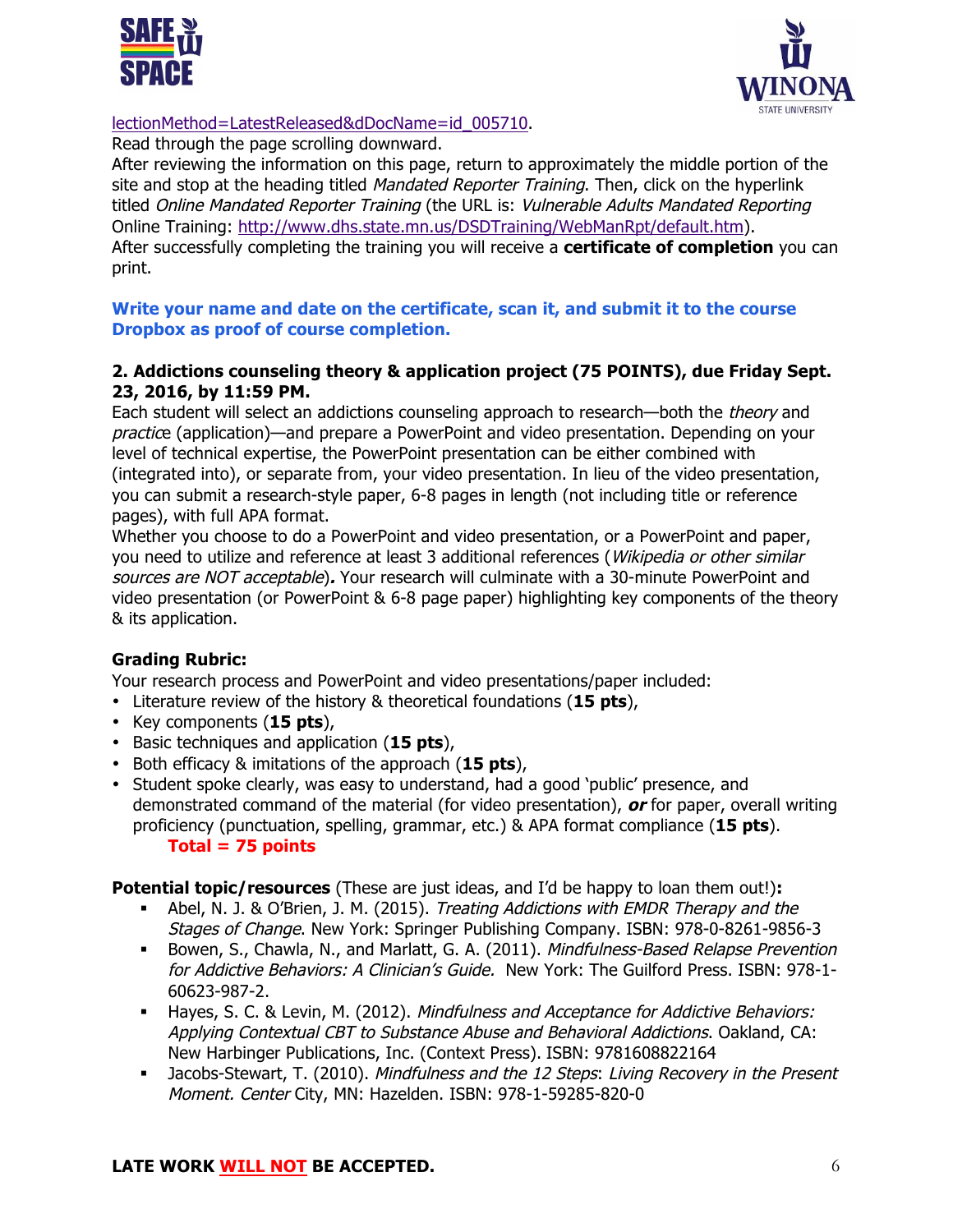



- **■** Levine, N. (2014). Refuge Recovery: A Buddhist Path to Recovering from Addiction. New York: HarperCollins Publications. ISBN: 978-0-06-212284-1
- Najavits, L. M. (2002). Seeking Safety: A Treatment Manual for PTSD and Substance Abuse. New York: The Guilford Press. ISBN: 1-57230-639-4.
- **Pederson, L. (2013). DBT Skills Training for Integrated Dual Disorder Treatment** Settings. Eau Claire, WI: Premier Publishing & Media. ISBN: 978-1-93612-832-7.
- <sup>■</sup> Tatarsky, A. (2002). Harm Reduction Psychotherapy: A New Treatment for Alcohol and Drug Problems. Northvale, NJ: Jason Aronson, Inc. ISBN: 0-7657-0352-1
- <sup>■</sup> Velasquez, M. M., Maurer, G. G., Crouch, C., & DiClemente, C. C. (2001). Group Treatment for Substance Abuse: A Stages-of-Change Therapy Manual. New York: The Guilford Press. ISBN: 1-57230-625-4.

# **3. Field experience and written report (150 pts), due Friday, Oct. 21, 2016, by 11:59 PM.**

Students are required to visit and spend a full day at an addictions counseling agency or facility and observe & participate (as much as possible) in activities associated with the day-to-day work of professional addiction & mental health counseling staff at the site. This can also be two 1/2-day visits at the same site, or at two separate sites. The visit(s) should include:

- A tour of the facility along with a general overview and orientation to programs offered at the site.
- Observation of an individual and a group counseling session (as approved by the site).
- Lastly, interview a professional mental health counseling staff member at the site (LADC, LPC/LPCC, LMFT, LICSW, or PsyD/ PhD) in order to gain a basic knowledge and understanding of the theory and practice of counseling utilized by the mental health practitioner and/or the site.

Upon completion of the field site visit students are required to prepare a written report on their experience.

**NOTE:** The visits must take place during Fall semester—previous such visits to this or similar facilities do not count (unless prior arrangements were made with me)!

# **Grading Rubric:**

The report is to be a typed 8-10 pages in length (not including title or reference pages), full APA format, with at least 3-5 additional references (Wikipedia or other similar sources are NOT acceptable)**,** which must include the following (**hint:** these might be your section headings; also, make sure to cover these questions in your interview):

- **a. Site demographics** Name of site(s), site address, phone number, email and/or web page URL, and name of key contact person(s); history and overview of agency/facility, how its funded, managed, etc. Also include the date(s) of your visit! (**15 pts**)
- **b. Description of clientele served agency** Describe the primary population served by the agency—race/ethnicity, SES status, criminal justice, others, etc. & how they are referred (**15 pts**)
- **c. Theoretical orientation(s) guiding clinical practice** Report must include perspectives of clinical staff, as well as professional research findings based on literature review (at least 3 references) completed by the student]; also (**15 pts**)
- **d. Treatment and intervention strategies** This includes structured groups, psychoeducational groups, peer support groups, individual counseling, family counseling,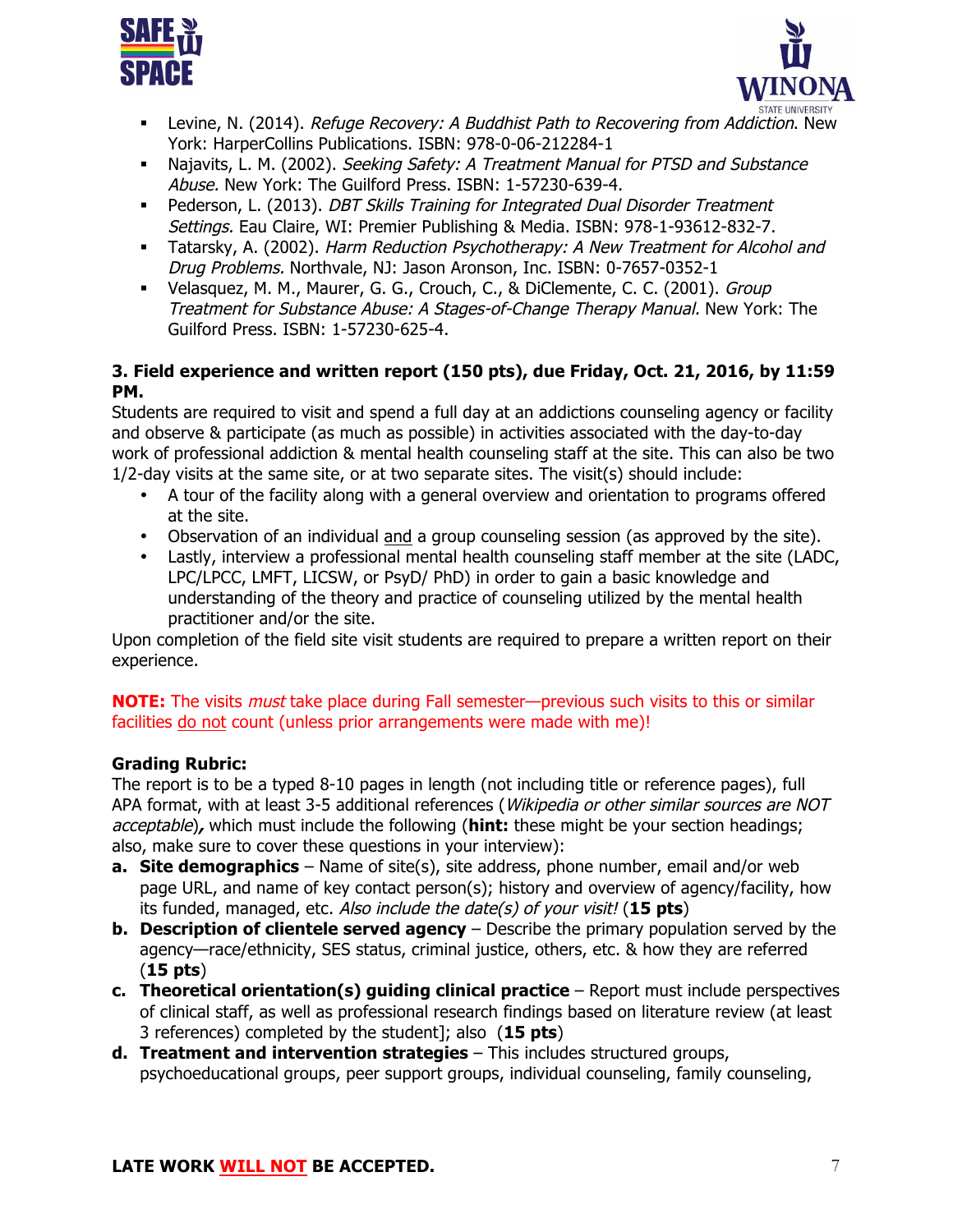



psychopharmacology interventions, etc.), average length of stay, and most common ethical and legal issues counselors face (**15 pts**)

- **e. How "dual disorders" clientele treated at this agency/facility** This should include mental health issues, trauma/PTSD, chronic pain, and so forth. (**15 pts**)
- **f. Ancillary Services** Describe continuing care ("aftercare") programming, specialty programs, wrap-around services provided, and how self-help groups and/or peer supports are utilized. (**15 pts**)
- **g. Student integration** How counseling theory utilized by agency/facility fits with student's personal addictions counseling theoretical orientation (**15 pts**)
- **h. Student site assessment** Student's assessment of the agency/facility's strengths and growth areas (i.e., what do they do well, where do they need to improve) (**15 pts**)
- **i. Summary** Overall impressions and summary of site visit (**15 pts**)
- **j.** Overall writing (punctuation, spelling, grammar, etc.) & APA format compliance (**15 pts**) **Total = 150 points**

# **4. Integrative personal theory & practice of addictions counseling paper (150 pts), due Friday, Nov. 11, 2016, by 11:59 PM.**

An assimilative integration approach outlines "a strong grounding in one system of psychotherapy and a willingness to select (assimilate) practices and views from other systems" (Jones-Smith, 2012, p. 610). For this assignment, you will develop an *Integrative Personal* Theory and Practice of Addictions Counseling Paper outlining your philosophical underpinning (e.g., abstinence-based, harm reduction, etc.), primary theoretical orientation(s) (e.g., cognitive-behavioral, 12-Step, etc.), and the other models, theories, and/or approaches you will (or do) assimilate that compliment your primary approach and worldview**.**

This paper is to be written in APA style, 8-10 pages in length (no abstract required; must include title page and references, but these do not apply to page count), 3-5 additional references (Wikipedia or other similar sources are NOT acceptable), and must include the following headings in the text, although not necessarily in this order:

- **a. Introduction/overview** Include brief descriptions and review of the literature related to the theory(ies) or model(s) that serve as your personal philosophy of addictions counseling. (**15 pts**)
- **b. Efficacy of the theory in practice** Discuss current research findings and professional literature on the effectiveness of this and the complimentary theories, models, or approaches you plan on assimilating as they relate to and/or inform the practice of addictions counseling. (**15 pts**)
- **c. Group vs. individual approaches in addictions counseling –** Discuss the advantages/benefits/strengths and disadvantages/weaknesses/challenges associated with using these theoretical approaches *and* techniques in both group vs. individual addictions counseling. How will you integrate both individual and group therapy into your practice? (**15 pts**)
- **d. Student's perspective on how change occurs –** Discuss your personal perspective on how change occurs in addictions counseling, including insight- vs. action-oriented (intrinsic vs. extrinsic) counseling approaches in addictions counseling. Answer the basic question: Where does change begin (inside out or outside in) in addictions counseling? (**15 pts**)
- **e. Practice techniques –** Discuss the specific techniques associated you're your personal theory of addictions counseling along with indicators of successful application of the theories and techniques. (**15 pts**)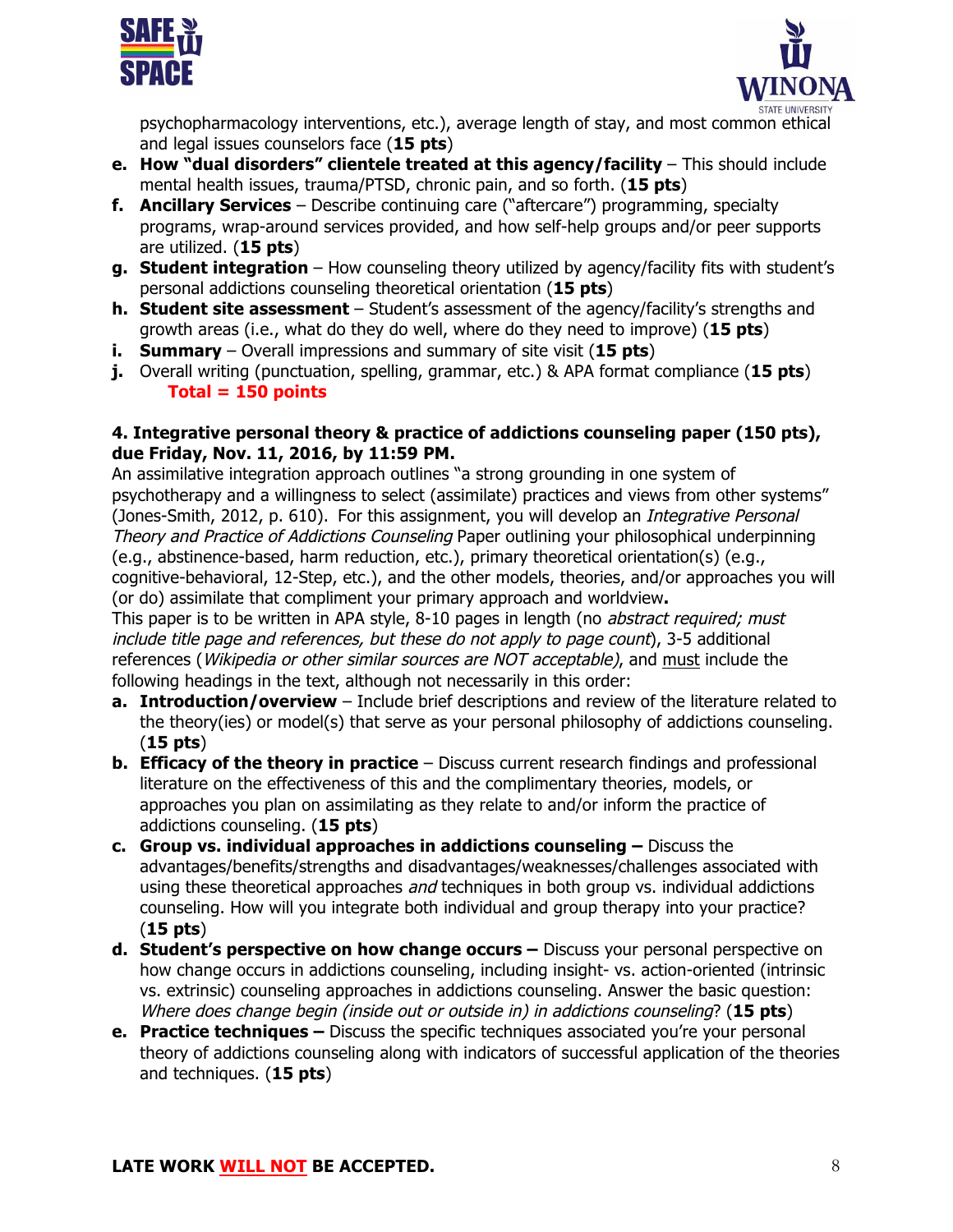



- **f. Why a personal theory of addictions counseling is important –** Discuss the role a personal theory of addictions counseling plays in the day-to-day work of an addictions counselor. (**15 pts**)
- **g. Integrating addictions counseling and mental health counseling –** Compare and contrast your theoretical approach to addictions counseling with traditional mental health counseling. How does your personal theoretical approach to addictions counseling integrate with mental health counseling? What other programs (e.g., trauma, chronic pain, primary prevention, yoga, etc.,) would you like to integrate into your addictions counseling practice? (**15 pts**)
- **h. Multiculturalism & diversity –** Discuss your perspectives on diversity and multiculturalism, and how you will integrate this into your practice. Which culturally-specific population(s) might you consider specialize in? (**15 pts**)
- **i. Summary –** Include a synthesis of the previous topics you discussed throughout the paper. (**15 pts**)
- **j.** Overall writing (punctuation, spelling, grammar, etc.) & APA format compliance (**15 pts**) **TOTAL = 150 points**

# **APPENDIX A: STUDENT NOTICES**

## **POLICY ON LATE OR UNFINISHED ASSIGNMENTS**

Late work is not accepted except in extreme circumstances and with prior permission of instructor. **IMPORTANT:** A grade of Incomplete (I or IP) will not be awarded except under extraordinary circumstances such as prolonged illness. If such circumstances arise, it is the student's responsibility to notify the instructor immediately.

#### **DIVERSITY & RESPECT**

Please read WSU's commitment to diversity, Growing a Vibrant Community of Diverse Learners, including the *Inclusive Excellence Syllabus Statement*, at: http://www.winona.edu/diversity/estatement.asp

**Diversity Statement:** This is meant to be a safe, welcoming, and inclusive classroom environment for students of all races, ethnicities, sexual orientations, gender identities/ variances, ages, religions, economic classes, and ability statuses. As such, you will be encouraged and challenged to use language and basic counseling techniques that are respectful, inclusive, representative and culturally appropriate.

**Students with Disabilities Notice:** Students with documented disabilities who may need accommodations, who have any medical emergency information the instructor should know of, or who need special arrangements in the event of an evacuation, should make an appointment with the instructor as soon as possible, no later than the 1st week of the term.

**Communication:** Chapter 9: Policies & Procedures (p. 47), of the WSU Counselor Education Department's Program Handbook, states: "Students are required to activate their Winona State University email account and to check their email regularly." This is the primary mode of communication, as well as assignment feedback provided via D2L, and it the each student's responsibility to monitor their WSU email account daily.

http://www.winona.edu/counseloreducation/media/program\_handbook\_final(2).pdf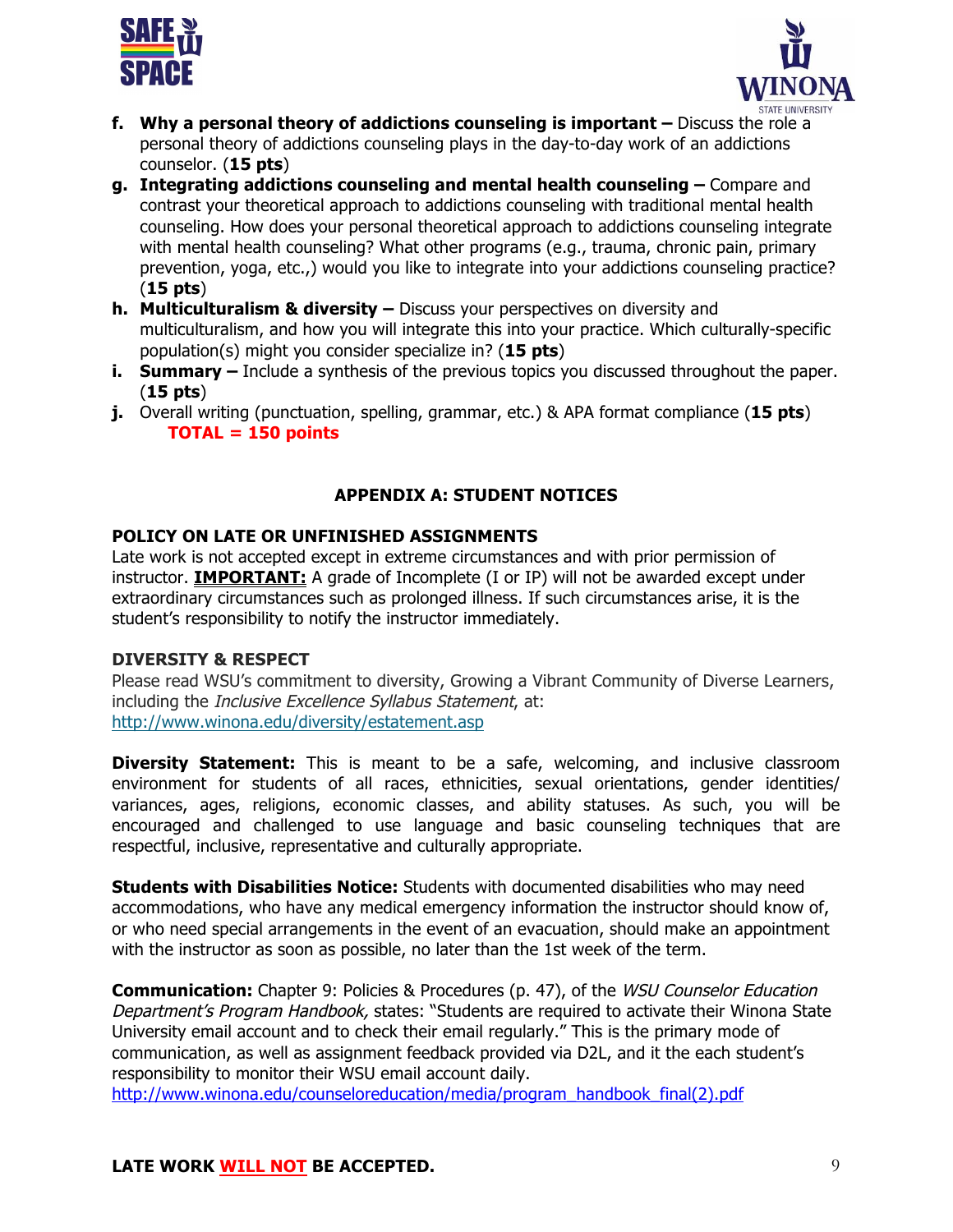



**Confidentiality Notice:** As a reminder, all information concerning clients, supervisees, and classmates must be kept confidential. Confidentiality is a crucial element in the counseling profession and should also be upheld with clients, supervisees, and peers. Any discussion should be conducted in such a manner that persons are protected by the limits of confidentiality. Confidentiality will be broken if there is evidence that you have been or pose a potential danger to others or if you break ethical or legal standards as established by the Counseling Profession. Be sure to respect confidentiality outside the class. Do not discuss classmates in public places where your conversation could be overheard. Do not discuss your classmates with persons outside the class such as spouses, family members, friends, etc.

# **ACADEMIC INTEGRITY POLICY**

Academic Integrity at Winona State University is based on honesty. The University requires that work produced by students represents their personal efforts and requires that they properly acknowledge the intellectual contributions of others. WSU students are required to adhere to the University's standards of academic integrity, available at: http://www.winona.edu/sld/academicintegrity.asp

**Academic Dishonesty:** Academic dishonesty is a basis for disciplinary action. Academic dishonesty includes, but is not limited to, activities such as cheating, using or purchasing "ghost-written" papers, and plagiarism (presenting as one's own the intellectual or creative accomplishments of another without giving credit to the source[s]). The faculty member, in whose course or under whose tutelage an act of academic dishonesty occurs, has the option of failing the students for the academic hours in question and may refer the case to other academic personnel for further action. Penalties for academic dishonesty may include expulsion from the university.

#### **Counselor Education Department Campus Resources:**

- Winona Campus: Nadia Miranda, Gildemeister Hall 132, (507) 457-5335, Nmiranda@winona.edu
- Rochester Campus: Sue Parks, Room EA 201, (507) 285-7488 Sparks@winona.edu

# **Graduate Studies Office:**

• Patricia Cichosz, Office Manager pcichosz@winona.edu Somsen Hall 210C, 507-457- 5038, 507-457-5571 (fax)

#### **Other:**

**Advising, Career, Tutoring and Access Services** are all part of the Warrior Success Center. The mission of the Warrior Success Center (WSC) is to serve Winona State University students by providing free and accessible services and resources for student success.

If you have a documented disability that requires accommodation, please let me know as soon as possible. For the WSU Accessibility Policies: http://www.winona.edu/accessservices/gettingstarted.asp

You can also contact Access Services.

- **Access Services**, Maxwell Hall 314, 507-457-5878. http://www.winona.edu/accessservices/
- **Advising Services**, Maxwell 314, 457-5878 http://www.winona.edu/advising/
- **Alex Hines, Director of Inclusion & Diversity,** AHines@winona.edu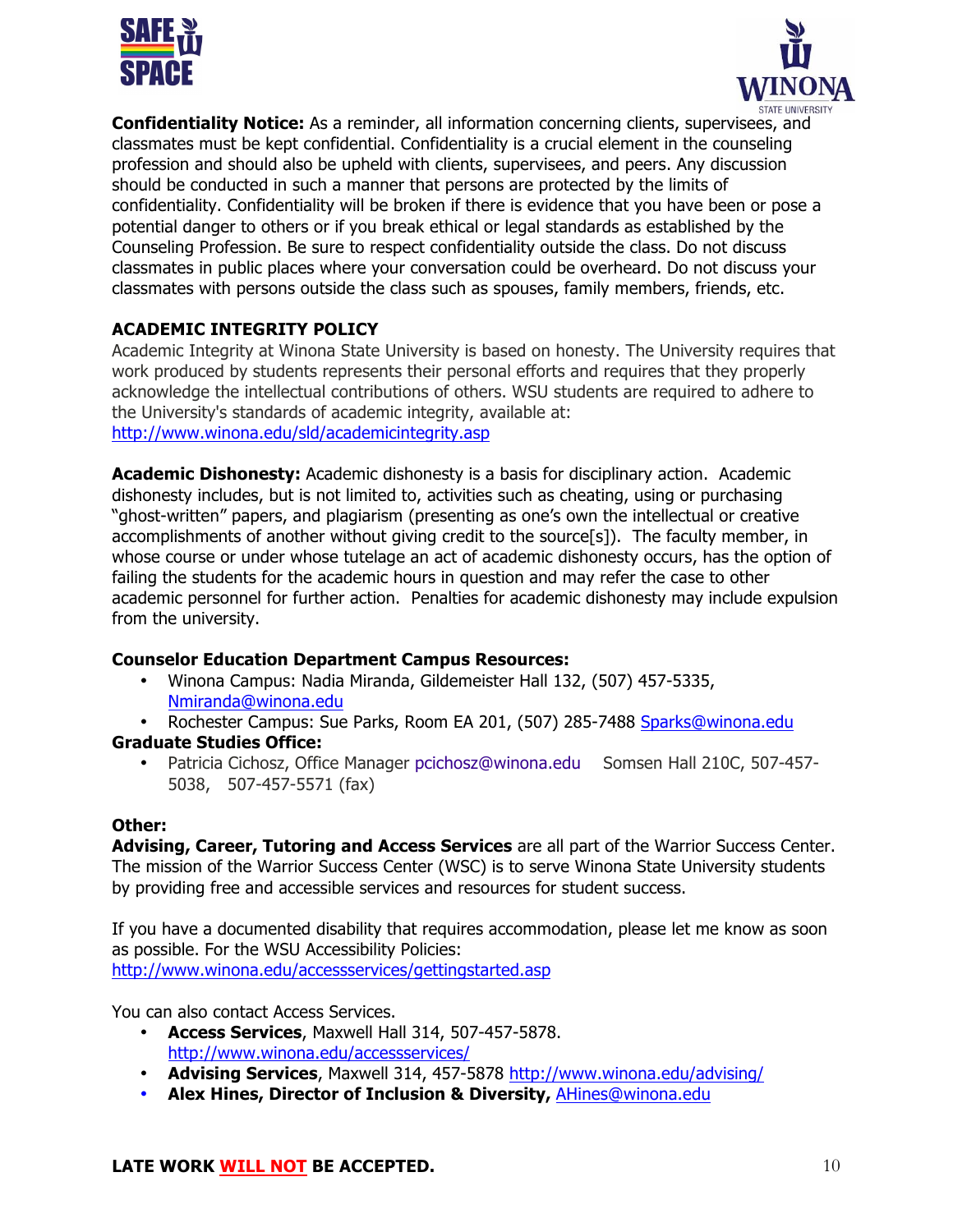



- **Career Services**, Maxwell Hall 314, 507-457-5878 http://www.winona.edu/career/
- **Counseling & Wellness Services,** Integrated Wellness Complex 222, 507-457-5330 http://www.winona.edu/counselingservices/
- **Dr. Dan Linton, LGBT Advocate,** PAC 207 DLinton@winona.edu
- **Full Spectrum Gender & Sexuality Alliance**, fullspectrum@winona.edu https://www.facebook.com/WinonaGLBTA?fref=nf
- **Inclusion and Diversity Office**, Kryzsko Commons Room 236, 457- 5595 http://www.winona.edu/inclusion-diversity/
- **Knowledge, Empowerment, Advocacy, and Pluralism (KEAP) Diversity Resource Center,** Kryzsko Commons Room 162, keapstudent@winona.edu
- **Student Support Services** (Winona), Krueger Library 219, 507-457-5465 www.winona.edu/studentsupportservices/
- **Student & Campus Services** (Rochester), UCR Room SS 128, 507-285-7100, rochss@winona.edu, www.winona.edu/rochester
- **TRiO Student Support Services**, Library 219, 507-457-5465 http://www.winona.edu/studentsupportservices/
- **Tutoring**, Library 220, 507-457-5878 http://www.winona.edu/tutoring/
- **University Center Rochester Counseling Center,** SS 133, 507-285-7260 www.rctc.edu/counseling\_career\_center
- **University Center Rochester Learning Center,** 3rd floor Atrium Area**,** 507-285-7182 www.roch.edu/learningcenter
- **Writing Center,** Minné Hall 348, 507-457-5505 http://www.winona.edu/writingcenter/

# **For additional information see:**

- WSU Counselor Education Program Student Handbook http://catalog.winona.edu/index.php?catoid=11
- WSU Graduate Catalog 2014-2015 at: http://catalog.winona.edu/index.php?catoid=11
- WSU Fall 2016 Academic Calendar at: http://www.winona.edu/calendars/Media/20173%20FALL%202016%20ACADEMIC%20C ALENDAR.pdf

# **Resources for APA style:**

- The Basics of APA a video tutorial, distinguishing key information in manual: http://www.apastyle.org/learn/tutorials/basics-tutorial.aspx
- The Online Writing Lab (OWL) at Purdue presents with an easily accessible list of information about specific topics (e.g., referencing books, headings) and a sample APA Paper: https://owl.english.purdue.edu/owl/resource/560/01/
- Citation Management suggestions, including information about Refworks, and suggestions for the Reference Page: https://www.library.cornell.edu/research/citation/apa
- APA Citation Style Guidelines: http://www.cengage.com/resource\_uploads/downloads/0495799661\_216547.pdf
- Well-organized resource for specific APA style issues, including an APA style podcast, and a downloadable APA overview: http://writing.wisc.edu/Handbook/DocAPA.html and
- https://owl.english.purdue.edu/owl/resource/664/01/
- APA Crib Sheet 6th ed. http://www.csus.edu/indiv/s/stonerm/APA%20Crib%20Sheet.pdf and http://www.tandf.co.uk/journals/authors/style/reference/tf\_a.pdf



# **LATE WORK WILL NOT BE ACCEPTED.** 11